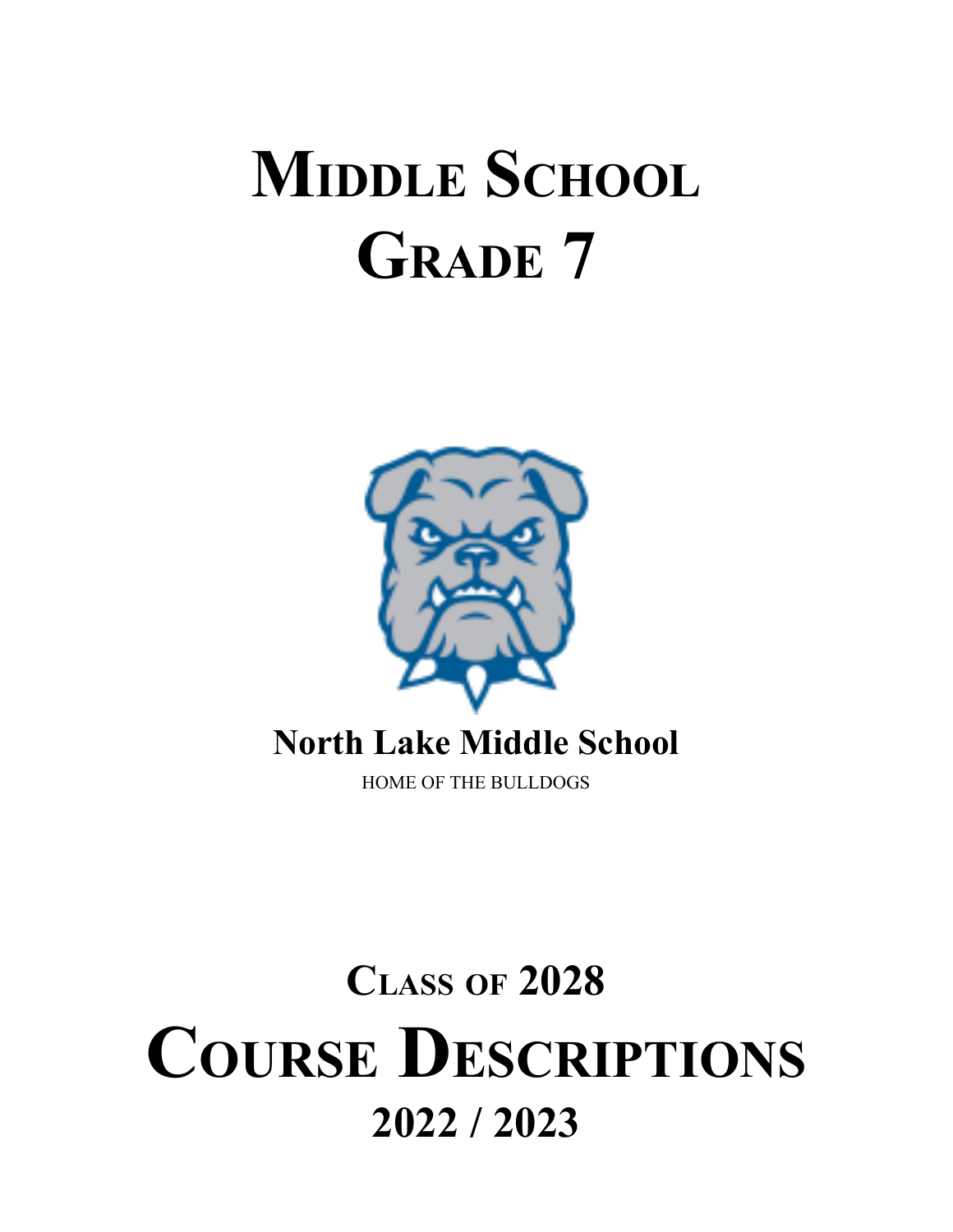## **Year-Long Required Classes**

**LANGUAGE ARTS:** The objective of this course is for students to communicate effectively using reading, writing, speaking, and listening skills. The course content will focus on a variety of genres of fiction and nonfiction texts. Students will implement strategies to comprehend reading selections and express themselves clearly and thoughtfully. Students will also write in a variety of forms for different audiences, practice the components of the writing process, and develop writing pieces in accordance with Common Core State **Standards** 

#### **CHALLENGE LANGUAGE ART: Students enrolling in this advanced class must meet (L3) or exceed (L4) standard on state assessments and have a B or better in 6th Challenge Language Arts.**

In this course, students will demonstrate their ability and willingness to work independently and collaboratively at an accelerated pace. They will implement strategies to comprehend reading selections, express themselves clearly and thoughtfully, problem solve, and work at a rigorous pace with complex texts. Students will also write in a variety of forms for different audiences, practice the components of the writing process, and develop writing pieces in accordance with Common Core State Standards. Students are expected to enter this course with the ability to communicate effectively using reading, writing, speaking, and listening skills.

**MATH 7:** Students build the skills that allow them to communicate their thinking, make conjectures, try them out, and report on progress to refine their thinking. This course covers topics such as tables, graphs, variables, linear relationships, ratio, proportion, probability, statistics, and geometry.

**PRE-ALGEBRA: Students enrolling in this advanced class must meet or exceed standard on state assessments, have a B or better in 6th Challenge Math and be recommended by the teacher.** Students should demonstrate strong organizational skills, be highly motivated, and be willing to consistently put forth strong effort. Pre-Algebra condenses two years of math into one year and is taught at a rigorous pace. Students build the skills that allow them to communicate their thinking, make conjectures, try them out, and report on progress to refine their thinking. This course takes a focused look at the following topics: irrational numbers, exponents, linear systems, functions, Pythagorean Theorem, transformational geometry (including similarity and congruence), and statistics.

**ALGEBRA: (Prerequisite: Pre-Algebra in the 6th Grade with a B or better)** Students build the skills that allow them to communicate their thinking, make conjectures, try them out, and report on progress to refine their thinking. This course takes a focused look at the following topics: seeing structure in expressions; polynomials; inequalities; linear, quadratic, and exponential equations; functions; interpreting and evaluating statistics. This is a 9th grade credit course that will be automatically included on the High School transcript.

**SCIENCE:** 7th grade builds on the skill sets developed in 6th grade. Core ideas in life science, earth science, physical science, and engineering are intentionally arranged so that students can build their understanding over time, and can see the connections between different ideas and across disciplines. To figure out these core ideas, while building the skills that will help them make sense of the world around them, students engage in the same practices that real scientists and engineers do. Students will develop and use models, analyze data, and make evidence-based arguments. They also learn useful ways of thinking about and making connections across different areas of science and engineering. Key units of study will include Population and Resources, Ecosystems, Chemical Reactions, Phase Change, Plate Motion, Rock Transformation, and Geology on Mars.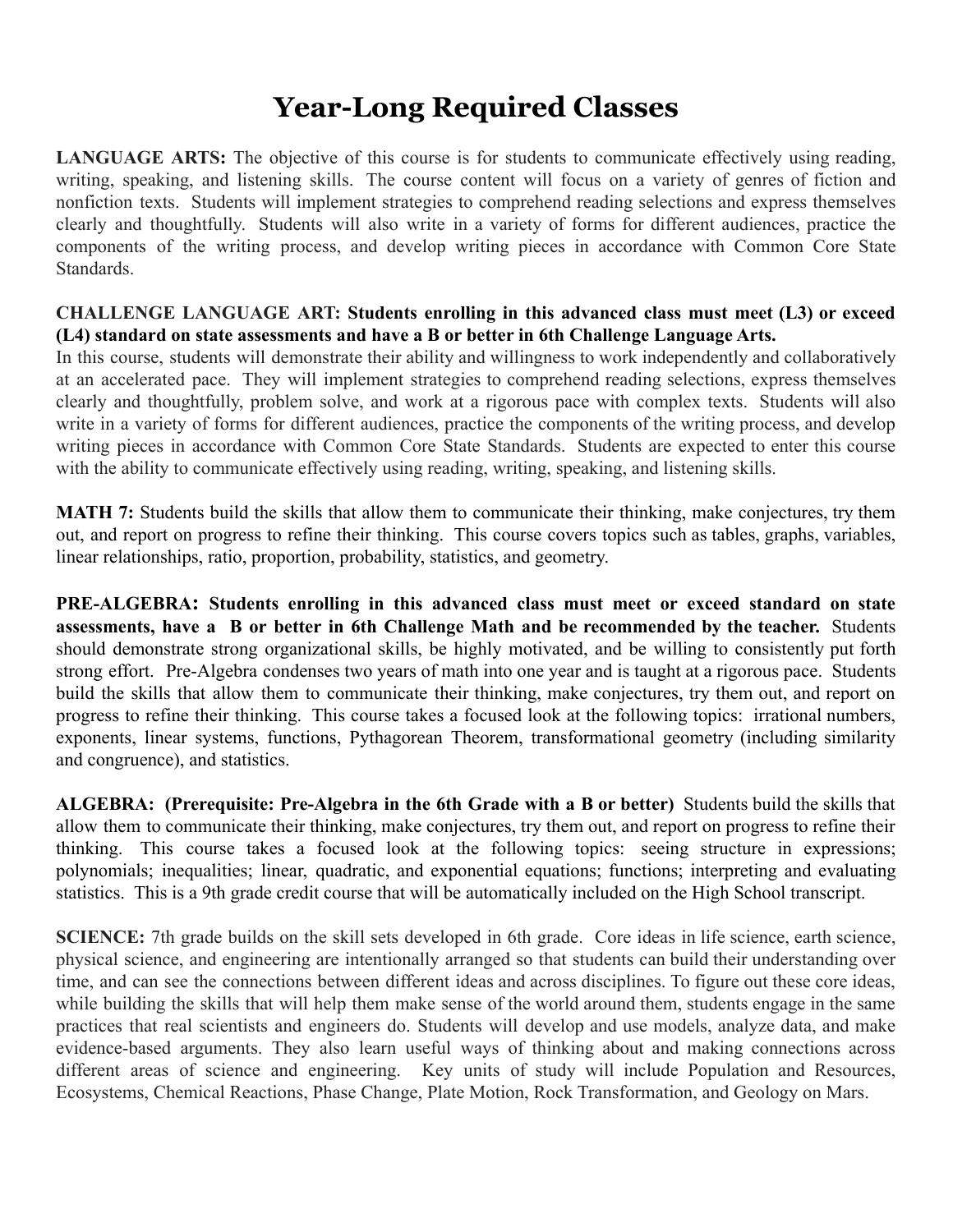**SOCIAL STUDIES:** The objective of this course is to understand how physical geography contributes to the political, economic, and cultural developments of civilizations. Elements of geography, sociology, economics, political science, and civics will be used to compare a variety of civilizations. Course content will include: Medieval and Renaissance Europe, Islamic Civilization, African Kingdom, Meso-America, and Andean Civilization. Students will also be taught to think critically, analyze information, research topics and report about concepts they've learned.

#### **WELLNESS: (PHYSICAL EDUCATION/HEALTH)**

The objective of this course is to provide opportunities for students to plan, implement, and evaluate a comprehensive wellness plan. Students will be able to apply health concepts in a physical education setting.

## **Electives**

**Students have one elective choice in their schedule. Please select one of the choices from below.**

#### **Choice 1:**

#### **DESIGN AND MODELING - one semester**

In this course, students will discover the design process and develop an understanding of the influence of creativity and innovation in their lives. Students are challenged and empowered to use and apply what they have learned in their studies to create models using manipulatives and computers to solve everyday problems and will explore the use of hand and power tools. Students will participate in isometric sketching, dimensioning, 3D modeling and more.

#### **COMPUTER SCIENCE FOR INNOVATORS AND MAKERS - one semester**

This course will allow students to discover computer science concepts and skills by creating personally relevant, tangible, and shareable projects. Throughout this course, students will learn about programming for the physical world by blending hardware design and software development. They will design and develop a physical computing device, interactive art installation, or wearable, and plan and develop code for microcontrollers that bring their physical designs to life. Physical computing projects will promote student awareness of interactive systems, including Internet of Things (IoT) devices, and broaden their understanding of abstract computer science concepts through meaningful and authentic applications.

#### **Choice 2: BEGINNING BAND OR INTERMEDIATE BAND - choice of one year long course**

**BEGINNING BAND:** Students will learn how to read music and play a band instrument. Music experience is not required. The basic instrument choices are: Flute, Clarinet, Alto Saxophone, Trumpet, Trombone, and Baritone/Euphonium. Percussion includes BOTH bells and snare and teacher permission is required. *NOTE: Piano, Ukulele, violin, and guitar are not part of the band*. Other instrument options may be available with permission from the teacher. The band will perform a number of different concerts throughout the year. Participation in public performances is a requirement for this class. Students enrolling in this class make a year-long commitment. Families will need to provide or rent their own instrument and purchase the cleaning supplies and band book. A limited number of instruments are available to loan to students. Rental meetings will be held at a later date.